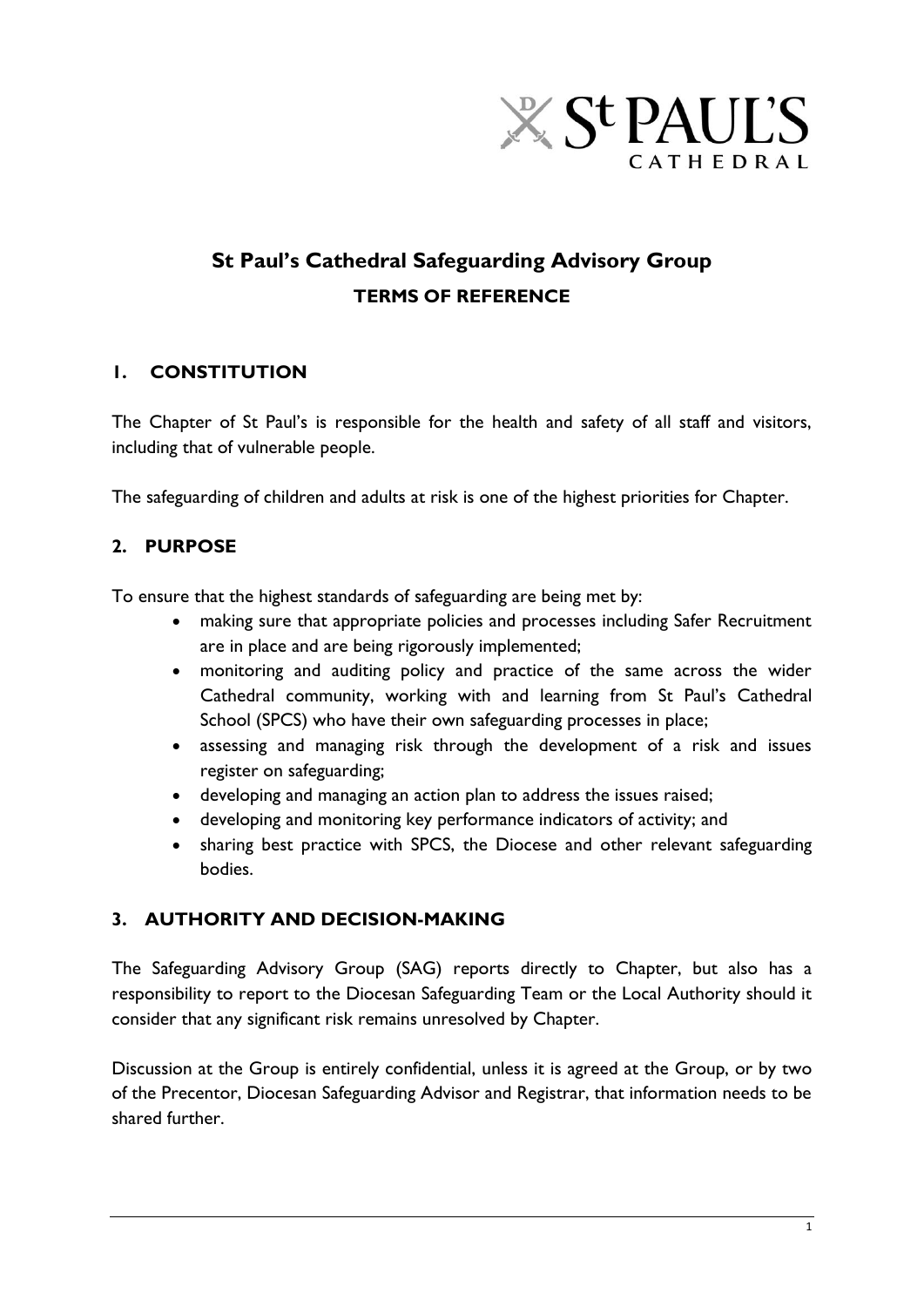## **4. MEMBERSHIP**

Membership of the Group will be reviewed from time to time, but should normally comprise:

- An independent chair appointed for a three year period
- Precentor Diocesan Safeguarding Adviser
- SPCS Safeguarding Officer
- Registrar (Cathedral Safeguarding Officer)
- Head of HR
- Head of Schools and Family Learning
- Head of Security and Resilience
- Training and Development Officer
- Virger Representative
- Chaplain
- **•** Business Strategy & Governance Officer
- Safeguarding Coordinator

The independent chair will manage this meeting, and in their absence, the Precentor or Registrar shall chair. The quorum of the Group comprises the independent chair, Cathedral Safeguarding Officer or the Precentor and two other members. The Dean is a member of all Chapter committees but will not normally attend.

## **5. FREQUENCY OF MEETINGS**

The Safeguarding Advisory Group shall meet approximately four times a year, in school term time where possible.

The Business Strategy & Governance Officer shall be responsible for organising the meetings.

## **6. AGENDA AND NOTE OF MEETINGS**

The agenda of the meeting shall be prepared by the independent chair and agreed with the Precentor before circulation.

The standing agenda shall include:

- Recent updates in statute, regulation and procedures
- Review of safeguarding policies and procedures